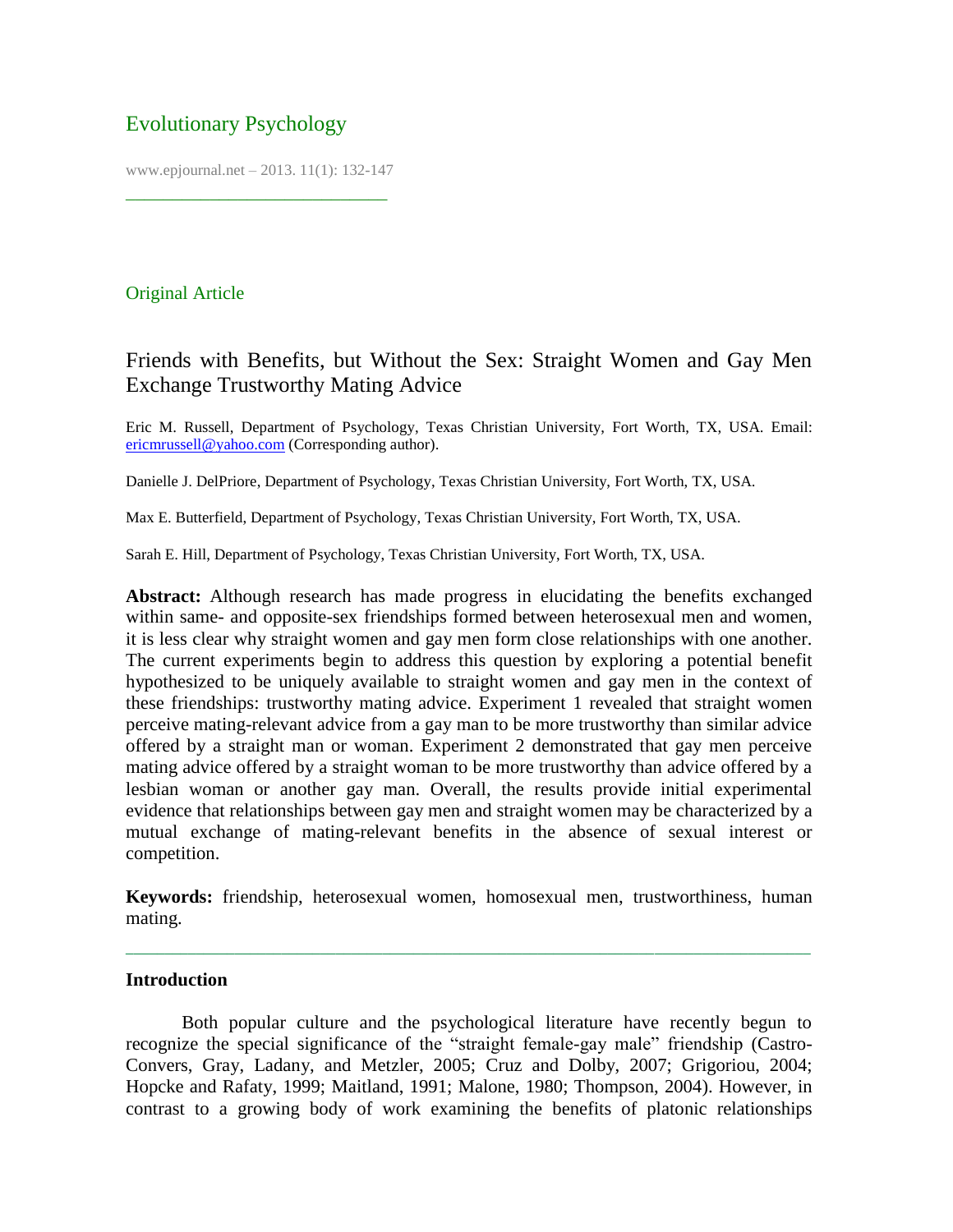between heterosexual men and women (e.g., Bleske-Rechek and Buss, 2001; Lewis, Al-Shawaf, Conroy-Beam, Asao, and Buss, 2012; Lewis et al., 2011), there has been no experimental research examining the nature of close relationships formed between straight women and gay men. The current research begins to address this gap in the literature by experimentally examining the nature of the perceived benefits available to gay men and straight women in the context of these friendships. Using insight provided by an evolutionary social psychological perspective, we predicted that relationships between straight women and gay men may be uniquely characterized by an exchange of unbiased mating-relevant advice in the absence of ulterior motives.

## **The Nature of Friendships Formed Between Straight Women and Gay Men**

Preliminary investigations have begun to examine the unique closeness of friendships formed between straight women and gay men. However, many of these studies have been qualitative in nature and focused primarily on the women - often referred to as "fag hags" or "fruit flies" - who regularly associate with gay men (see, e.g., Castro-Convers et al., 2005; Grigoriou, 2004; Moon, 1995; Tillmann-Healy, 2001). These studies suggest that gay men provide positive attention for these women that straight men do not provide. For example, gay men are viewed as accepting and admiring women for who they are, regardless of their physical appearance (Cho, 2001; Warren, 1976). As a result, women with more gay male friends report increased feelings of sexual attractiveness and greater appreciation for their body relative to women who do not have gay male friends (Barlett, Patterson, VanderLaan, and Vasey, 2009). They also report feeling valued for their personality instead of their sexuality when they are with their gay – as opposed to straight – male friends (Cho, 2001; Hopcke and Rafaty, 1999; Malone, 1980). Finally, heterosexual women report an increased sense of honesty and security when interacting with their gay male friends compared to their heterosexual male and female friends (Grigoriou, 2004).

Although most of the research conducted up to this point has examined straight female-gay male friendships from the female perspective, there is research suggesting that gay men place similarly high value on their friendships with straight women. For example, a study conducted by Grigoriou (2004) revealed that gay men view their straight female friends to be particularly trustworthy sources of information regarding their romantic lives, contrasting it with their experiences with other gay men. In this study, gay men described their friendships with straight women to be 'meaningful' and 'deep,' whereas their platonic relationships with other gay men were described as 'shallow' and 'superficial.' Taken together, these findings suggest that honesty and trust may be the foundation for close friendships formed between straight women and gay men.

# **The Absence of Deceptive Mating Motivations Among Gay Male and Straight Female Friends**

Although previous research suggests that gay men and straight women perceive one another to be uniquely trustworthy sources of social support, researchers have not yet experimentally examined what distinguishes these friendships from those that gay men and straight women form with other individuals. Though seemingly counterintuitive, a functional psychological perspective suggests that these friendships may be set apart by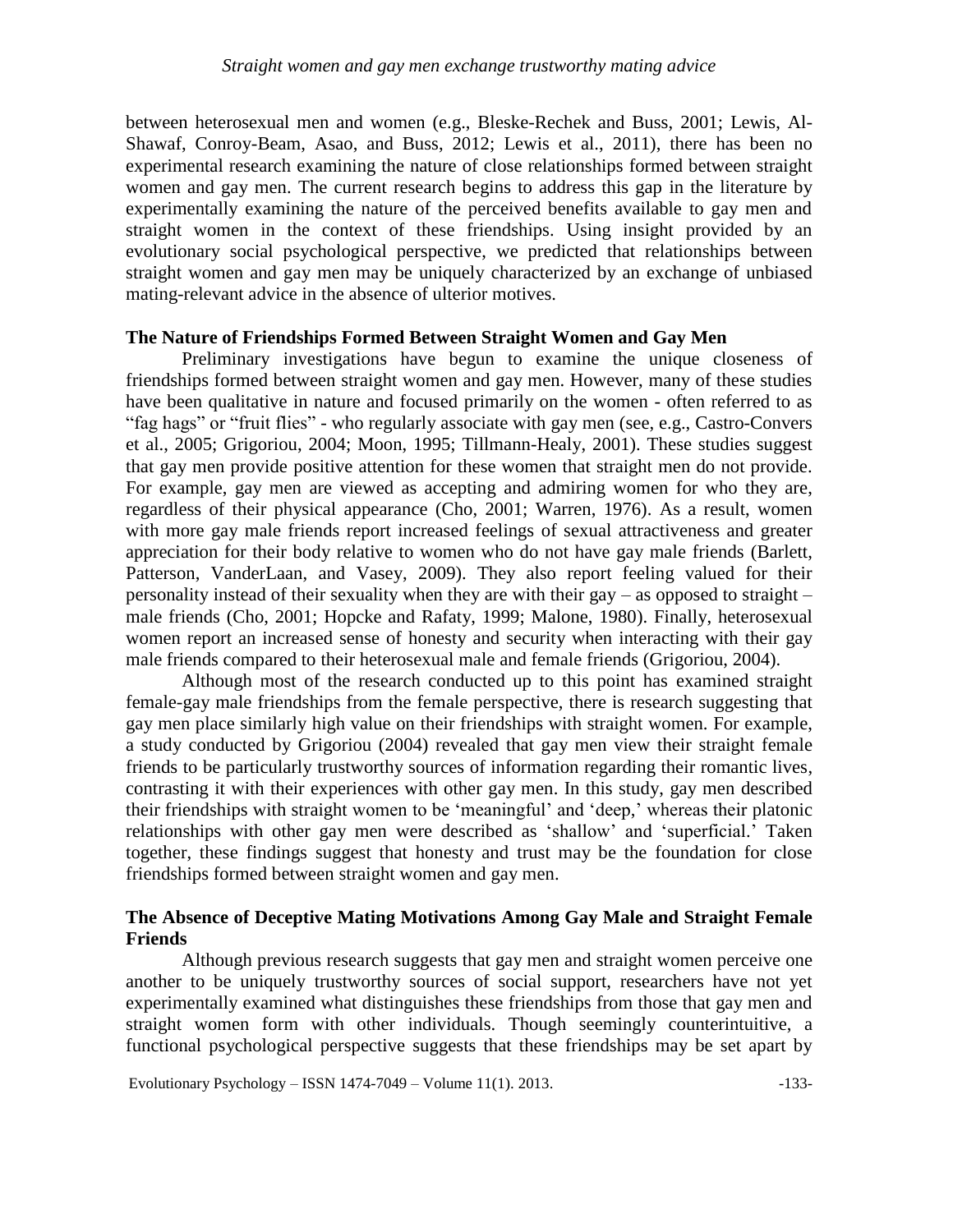unique mating-relevant benefits exchanged by individuals within these friendships in the absence of sexual interest and competition.

Previous research reveals some of the potential costs associated with women's friendships with heterosexual men and women. Although straight male friends frequently provide women with physical protection, economic resources, and valuable information about the "male perspective" (Bleske and Buss, 2000; Lewis et al., 2011), these friendships can also suffer due to men's sexual attraction toward their female friends. For example, men tend to perceive more sexual interest in women's actions than women intend (DeSouza, Pierce, Zanelli, and Hutz, 1992), and indeed, men often interpret friendly greetings or actions performed by their female friends as indicating sexual interest (Abbey, 1982; Browne, 2006; Saal, Johnson, and Weber, 1989).

Whereas women's friendships with straight men may be tainted by one-sided sexual interest, women's friendships with other straight women may be tainted by a different brand of mating-relevant mistrust: intrasexual competition. Despite the companionship and emotional support that straight women often receive from their female friends (Bleske and Buss, 2000; Gottman and Mettetal, 1986; Rose, 1985), these friends can also interfere with one another's mate attraction efforts (Bleske and Buss, 2000; Buss 2003). Indeed, previous research demonstrates that women utilize a number of deceptive strategies to successfully outcompete each other for access to desirable mates (e.g., competitor derogation and manipulation; Buss and Dedden, 1990; Fisher and Cox, 2010; Schmitt and Buss, 1996; Tooke and Camire, 1991). Research has also demonstrated that women's same-sex friendships are more fragile and less tolerant than men's (e.g., Benenson et al., 2009). Therefore, like women's friendships with straight men, straight women's friendships with each other can be maligned by skepticism and distrust, particularly with regards to matingrelevant concerns.

Relative to straight women's same-sex friendships, there has been very little research conducted on gay male friendships; however, some recent research suggests that gay men's friendships with one another may be tainted by similar concerns as those inherent in straight women's friendships with each other. Despite the benefits of social support and identity development that gay men receive from their gay male friends (Kocet, 2002; Nardi, 1992; Nardi, 1999; Shippy, Cantor, and Brennan, 2004), gay men (like straight women) often compete with one another for access to desirable mates. Although researchers have not explicitly tested the specific mate competition techniques most often utilized by gay men, it is possible that gay men use the same strategies employed by straight women when competing for mates (i.e., competitor derogation and manipulation; Fisher and Cox, 2010). Indeed, research suggests that gay men do view their gay male friends as potential threats to their intimate relationships (Grigoriou, 2004).

Gay men's relationships with each other are further complicated by potential sexual interest that may arise within these friendships. Although researchers have not yet examined the nature of sexual motives that may intrude into relationships between platonic gay male friends, it is possible that these relationships may possess some of the same characteristics as platonic friendships formed between heterosexual men and women. In other words, sexual interest on the part of one individual may prevent an honest exchange of information from taking place within these friendships. Due to concerns about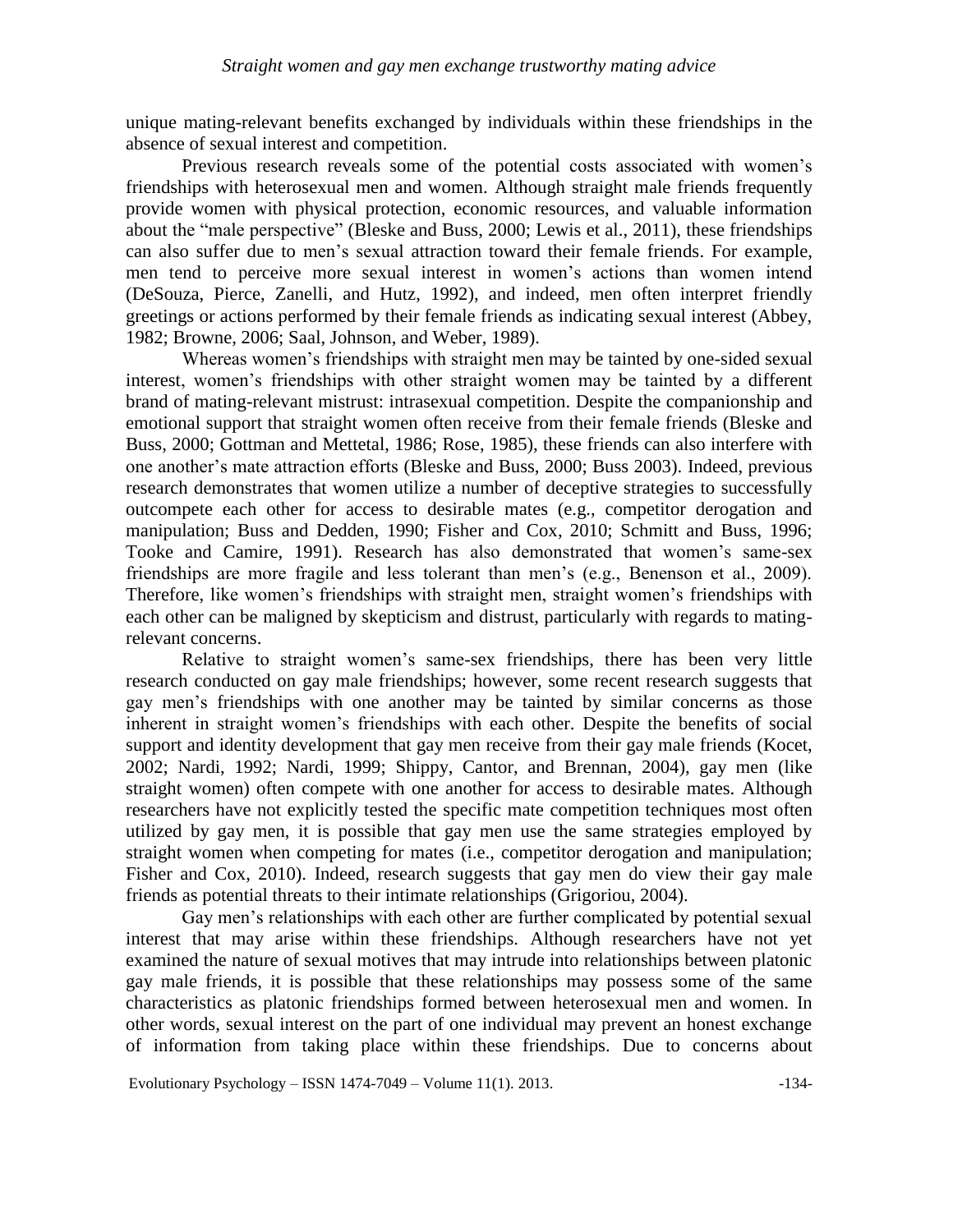competitive and sexual deception that may operate simultaneously in gay male friendships, the lack of trust between gay men noted in previous research (Grigoriou, 2004) may be especially pronounced in mating-relevant contexts.

## **The Current Research**

In light of the various challenges that straight women and gay men often encounter in their other friendships (i.e., mating competition/interest), we hypothesize that the trust and honesty that often characterizes gay male-straight female friendships may be rooted in mating-relevant domains. For example, straight women may experience increased trust in their relationships with gay men due to the absence of deceptive mating motivations that frequently taint their relationships with straight men (sexual interest) and other straight women (mate competition). Similarly, the sexual interest and competitive motives that may taint gay men's friendships with each other are notably absent from their relationships with straight women. Despite being sexually attracted to the same gender (i.e., men), gay men and straight women are neither potential romantic partners nor mating competition for each other. They are thus uniquely positioned to provide one another with mating-relevant advice and support that is not tainted with ulterior motives borne from intrasexual rivalry or sexual attraction. Therefore, we hypothesize that gay male-straight female friendships may be characterized by a unique exchange of trustworthy mating advice not readily available to gay men and straight women via their other friendships. In the current research, we used an experimental design to test the prediction that straight women and gay men will perceive mating advice (e.g., information about potential mating opportunities) provided by one another to be more trustworthy than similar advice offered by other individuals.

# **Experiment 1: Straight Women's Perceptions**

Experiment 1 examined women's perceived trustworthiness of advice offered by a gay male target relative to straight male and female targets. Because straight women's relationships with straight men and other straight women are often tainted by deceptive motives related to mating interest or competition, respectively (e.g., Abbey, 1982; Fisher and Cox, 2010), we predicted that straight women would perceive mating-relevant information provided by a gay male to be more trustworthy than similar advice provided by a straight male or straight female.

# **Materials and Methods**

# *Participants.*

Participants were 88 heterosexual undergraduate women ( $M_{\text{age}} = 20.02$  years,  $SD_{\text{age}}$ )  $= 3.04$ ; 30 in the straight female condition, 29 in the straight male condition, and 29 in the gay male condition) recruited from the psychology subject pool at a mid-sized university. All students received partial course credit in exchange for their participation.

### *Design and procedure.*

Participants completed the experiment at partitioned computer terminals. They were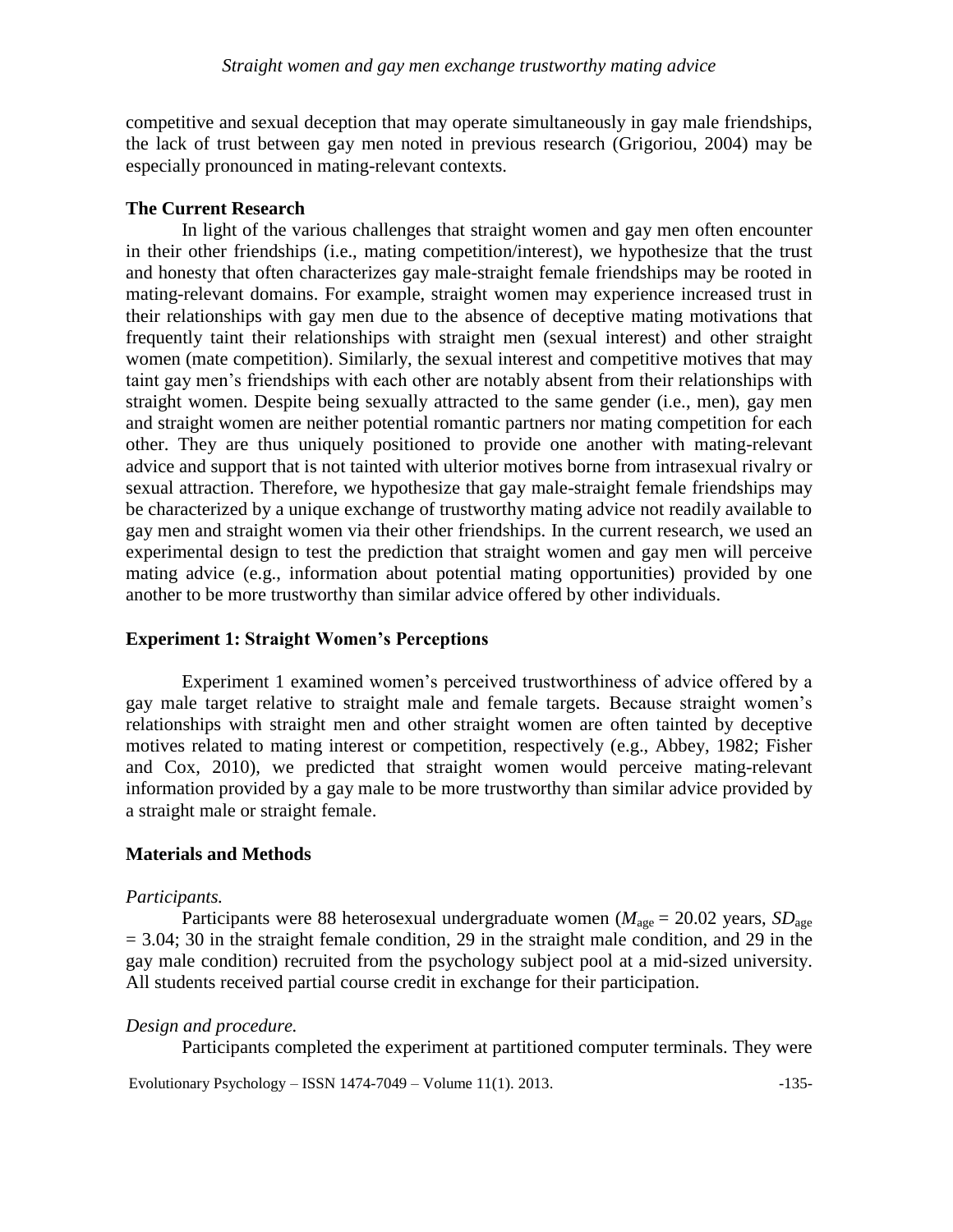### *Straight women and gay men exchange trustworthy mating advice*

told that they would be participating in a study examining how online profiles influence friendships, and accordingly, they were asked a few questions regarding online profiles in order to bolster the believability of our cover story. Participants were then asked to consider the following scenario:

Imagine that you have recently been invited to a party by your friend. It is the night of the party and your friend becomes ill. However, they suggest you attend the party with one of their neighbors. You do not know this person, but you decide to look them up on Facebook before accompanying them to the party.

Next, participants were randomly assigned to view a fictitious Facebook profile ostensibly belonging to one of three targets: a straight female, a straight male, or a gay male. They then answered a series of questions about the scenario and the target they viewed. At the end of the experiment, participants were asked to identify the sexual preference of the target that they viewed to verify that they had noticed the target's sexual orientation. Additionally, participants were asked to indicate whether they themselves identify as gay, bisexual, straight, or other. We excluded from the final data analyses participants who failed to correctly identify the sexual orientation of the target  $(n = 7)$  and non-heterosexual participants (*n* = 2).

#### *Target stimuli.*

The Facebook profiles were identical (e.g., all profiles indicated the target's name was "Jordan," listed the same hobbies, etc.) except that target photographs and sexual preference information were modified and paired to create three different target profiles (i.e., a straight female, straight male, and gay male). Therefore, the same target photograph was used for the straight male and gay male target profiles. We selected female and male targets that appeared to be around college-aged and were averagely attractive. To ensure there were no significant differences in attractiveness between the male and female targets, participants were asked to rate the attractiveness of the target they viewed on a scale ranging from 1 (*very unattractive*) to 7 (*very attractive*). The analysis revealed no significant differences in attractiveness ratings given to the male and female targets ( $p >$ .99). Further, all targets received mean attractiveness ratings near the mid-point of our 7 point rating scale (female target:  $M = 4.83$ ; gay male target:  $M = 4.83$ ; straight male target:  $M = 4.83$ .

### *Dependent measures.*

After viewing their randomly-assigned target profile, participants were asked to imagine attending a party with the depicted individual and to consider a variety of hypothetical scenarios in which the target offered them mating-relevant advice (e.g., told them how to interpret an interaction with an attractive member of the opposite sex). We assessed the degree to which participants said they would trust this advice using eight items (see Appendix for full list of items). All items were presented on 7-point Likert-type scales, with higher values corresponding to greater perceived trustworthiness of advice offered by the target.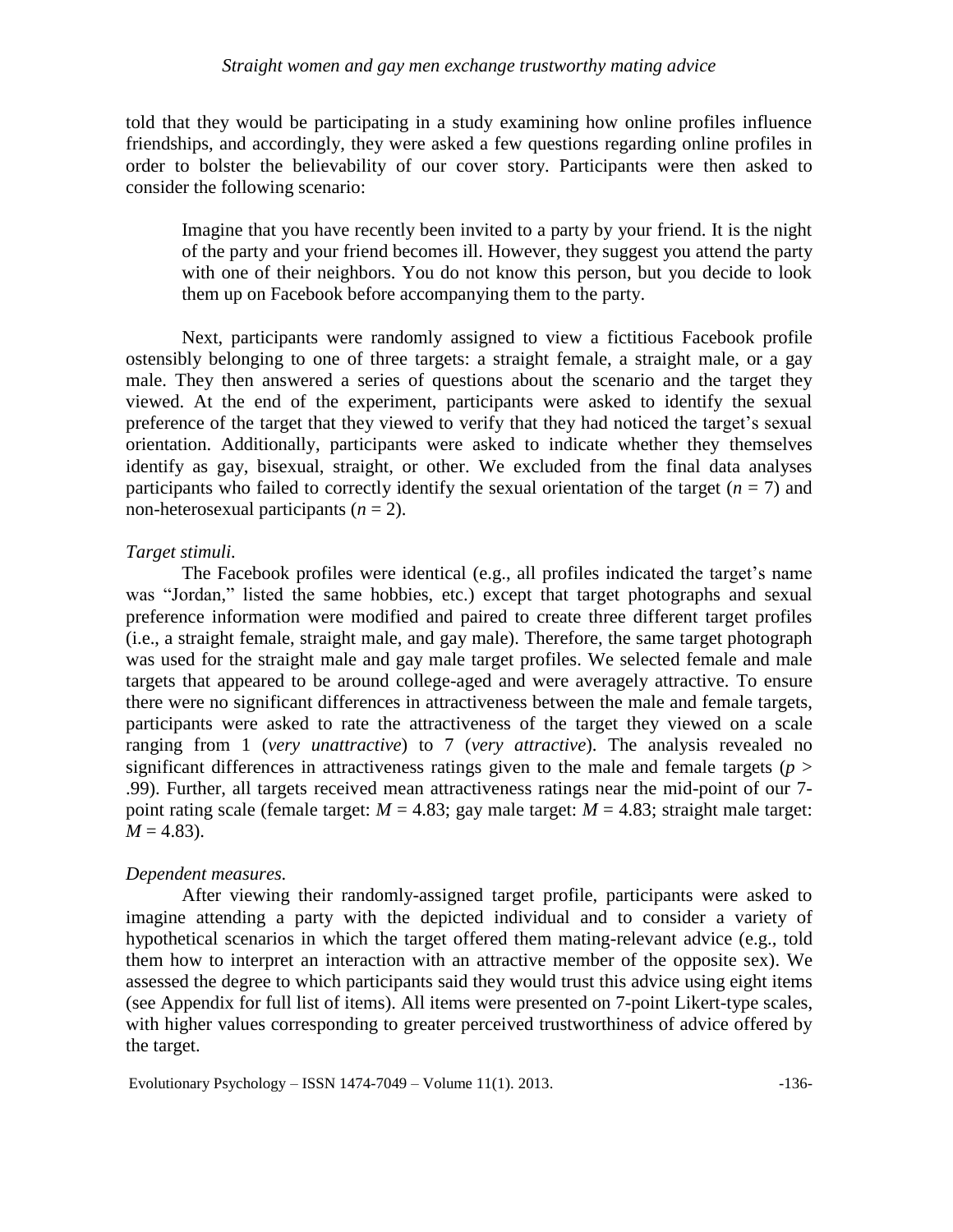Participants also answered three questions designed to assess their perception of the target's ability to help them find a mate. Specifically, participants rated the likelihood that the target could help them find an opposite-sex other in the form of (a) "a fling," (b) "a date," and (c) "a potential relationship" on 7-point rating scales (endpoints: 1 = *very unlikely*, 7 = *very likely*).

# **Results**

We first created composite scores for items assessing the perceived trustworthiness of mating advice ( $\alpha$  = .79) and perceived mating help ( $\alpha$  = .71) provided by the targets. A multivariate analysis of variance (MANOVA) revealed differences in the perceived trustworthiness of mating advice offered by the targets,  $F(2, 79) = 4.63$ ,  $p = .01$ . Follow-up tests (Tukey's LSD,  $p < .05$ ) revealed that participants perceived advice offered by the gay male target to be more trustworthy ( $M = 4.45$ ,  $SD = 0.95$ ) than advice offered by the straight male ( $M = 3.84$ ,  $SD = 0.81$ ),  $p = .01$ ,  $d = .69$ , or the straight female targets ( $M =$ 3.84,  $SD = 0.68$ ),  $p = .01$ ,  $d = .74$ . There was no significant difference in the perceived trustworthiness of advice provided by the straight male and female targets ( $p > .99$ ), nor was there a significant difference in the perceived mating help provided by the targets ( $p =$ .77).

### **Discussion**

Experiment 1 revealed that straight women perceive mating advice provided by gay men to be more trustworthy than similar advice offered by straight men or women. Although women did not indicate that the gay male target would be any more helpful in finding them a potential mate than the other targets, the results provide preliminary support for the hypothesis that friendships between gay men and straight women may be characterized by an exchange of mating advice that is not tainted by ulterior mating motives. Experiment 2 examines this hypothesis from the gay male perspective.

#### **Experiment 2: Gay Men's Perceptions**

Previous research suggests that gay men perceive their friendships with straight women to be more meaningful and honest than their friendships with other gay men (Grigoriou, 2004). The logic of our functional perspective suggests that this may be due to gay men's friendships with one another being tainted by deceptive mating motivations similar to those that taint straight women's friendships with straight men (e.g., sexual interest; Abbey, 1982) and with other straight women (e.g., mate competition; Fisher and Cox, 2010). Therefore, Experiment 2 was designed to test the prediction that gay men will perceive mating advice offered by a straight female target to be more trustworthy than advice offered by a gay male target.

Experiment 1 demonstrated that straight women's increased perceived trustworthiness of mating advice was specific to gay men, and did not generalize to straight men, who may possess deceptive intent due to sexual interest in their female friends. In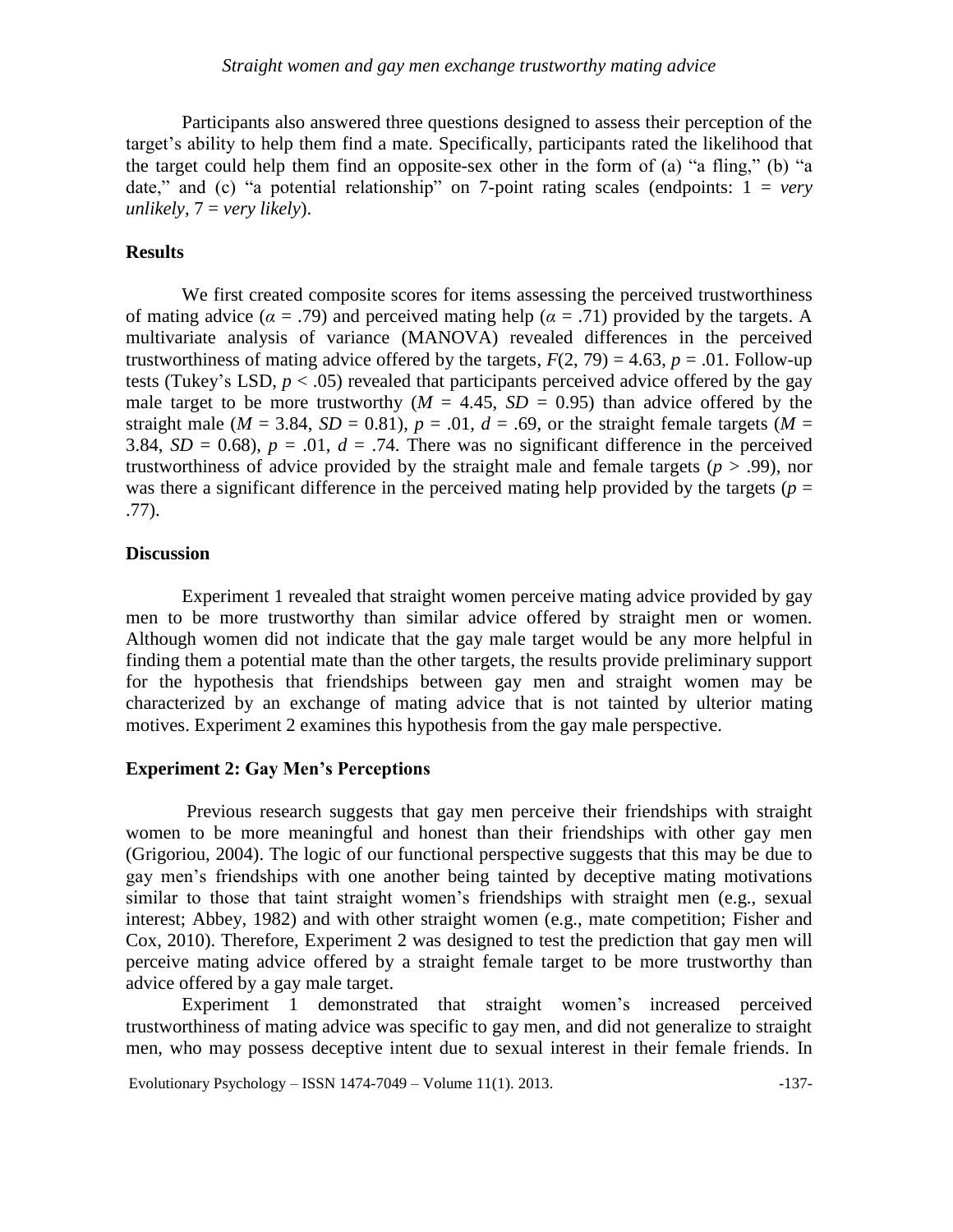order to test the specificity of our predicted effects to *straight* women, Experiment 2 included a novel "lesbian female" target condition. Previous research suggests a unique bond that exists between gay men and straight women, specifically (e.g., Grigoriou, 2004; Hopcke and Rafaty, 1999; Malone, 1980); however, there has been very little research conducted examining friendships between gay men and lesbian women. Although the research that does exist suggests that gay men and lesbian women have little in common and therefore rarely enter into close relationships with one another (Grigoriou, 2004; Weeks, Heaphy, and Donovan, 2001), lesbian women lack ulterior motives that could potentially taint the mating advice they offer to gay men (i.e., lesbian women are neither sexual competition nor potential romantic partners for gay men). In sum, lesbian women may lack the motivation to deceive their gay male friends in mating domains; however, their mating advice may not be seen as particularly useful either since lesbian women and gay men do not share many common interests, including the gender to which they are primarily sexually attracted (e.g., Weeks et al., 2001). Accordingly, our analyses regarding gay men's perceptions of lesbian relative to straight women were somewhat exploratory in light of the dearth of research exploring friendships between gay men and lesbian women.

#### **Materials and Methods**

#### *Participants.*

Participants were 58 homosexual men ( $M_{\text{age}} = 21.28$  years,  $SD_{\text{age}} = 2.59$ ; 20 in the straight female condition, 20 in the lesbian condition, and 18 in the gay male condition) recruited from the university and at community-wide events geared towards the LGBT (lesbian, gay, bisexual, and transgender) community. A trained research assistant invited prospective participants to complete an online survey for which they would receive no compensation beyond their participation. Again, we excluded from the final data analyses participants who failed to correctly identify the sexual orientation of the target they viewed  $(n = 16)$  and any participants who did not identify themselves as exclusively gay  $(n = 9)$ .

#### *Design and procedure.*

Participants completed the experiment online. The cover story, design, procedure, and target stimuli were the same as Experiment 1, except that the straight male target condition was replaced with a lesbian female target condition. The lesbian female target profile was the same as the straight female target profile (e.g., we used the same target photo and presented the same profile information) aside from indicating the target's romantic interest in women (as opposed to men). Again, there were no significant differences in attractiveness ratings given to the three targets  $(p = .93)$ .

#### *Dependent measures.*

The scenario and dependent measures were similar to those used in Experiment 1, but items were modified to reflect the participants' sexual orientation (e.g., the potential romantic interests in the scenarios were gay men).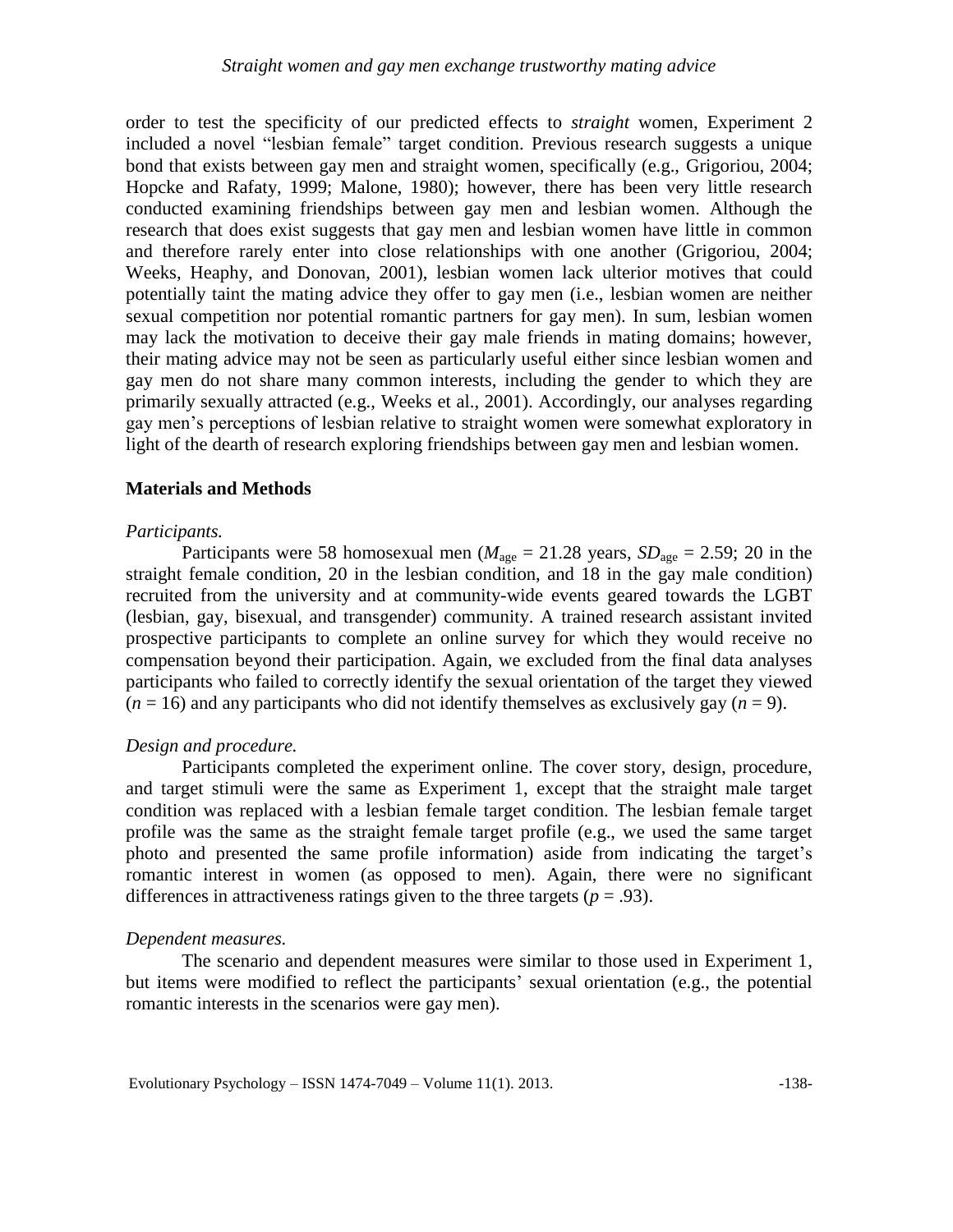# **Results**

Again, we created composite scores for items pertaining to perceived trustworthiness of mating advice ( $\alpha = .83$ ) and expected mating help ( $\alpha = .75$ ). A MANOVA revealed differences in the perceived trustworthiness of mating advice offered by the targets,  $F(2, 55) = 3.80$ ,  $p = .03$ . Follow-up tests (Tukey LSD,  $p < .05$ ) revealed that gay men rated the mating advice provided by the straight female target as more trustworthy  $(M = 4.37, SD = 1.08)$  than similar advice given by the lesbian female  $(M = 3.72, SD =$ 0.89),  $p = .04$ ,  $d = .66$ , and gay male targets ( $M = 3.56$ ,  $SD = 0.93$ ),  $p = .01$ ,  $d = .80$ . There was no difference in the perceived trustworthiness of advice provided by the lesbian female and gay male targets,  $p = .61$ .

**Figure 1.** Mean trustworthiness of advice offered by targets as rated by straight women (Experiment 1) and gay men (Experiment 2). *Note*: Full scale runs from 1 to 7. Error bars represent  $M + (-2SE)$ .



In addition, the degree to which gay men believed that each target could help them acquire a mate varied between conditions,  $F(2, 55) = 3.91$ ,  $p = .03$ . Follow-up tests revealed that participants rated the straight female target as more likely to help them acquire a mate ( $M = 4.38$ ,  $SD = 0.85$ ) compared to the gay male target ( $M = 3.35$ ,  $SD = 1.35$ 1.18),  $p = .01$ ,  $d = 1.00$ . However, the difference in perceived mating help offered by the straight and lesbian female targets ( $M = 3.88$ ,  $SD = 1.32$ ) was not statistically significant (*p* = .17), nor was there a significant difference in perceived mating help provided by the lesbian female and gay male targets  $(p = .16)$ .

# **Discussion**

Evolutionary Psychology – ISSN 1474-7049 – Volume  $11(1)$ . 2013.  $-139$ -The results of Experiment 2 provide additional support for the hypothesis that close friendships between straight women and gay men may be characterized by a unique exchange of unbiased mating-relevant information that may not be available in their other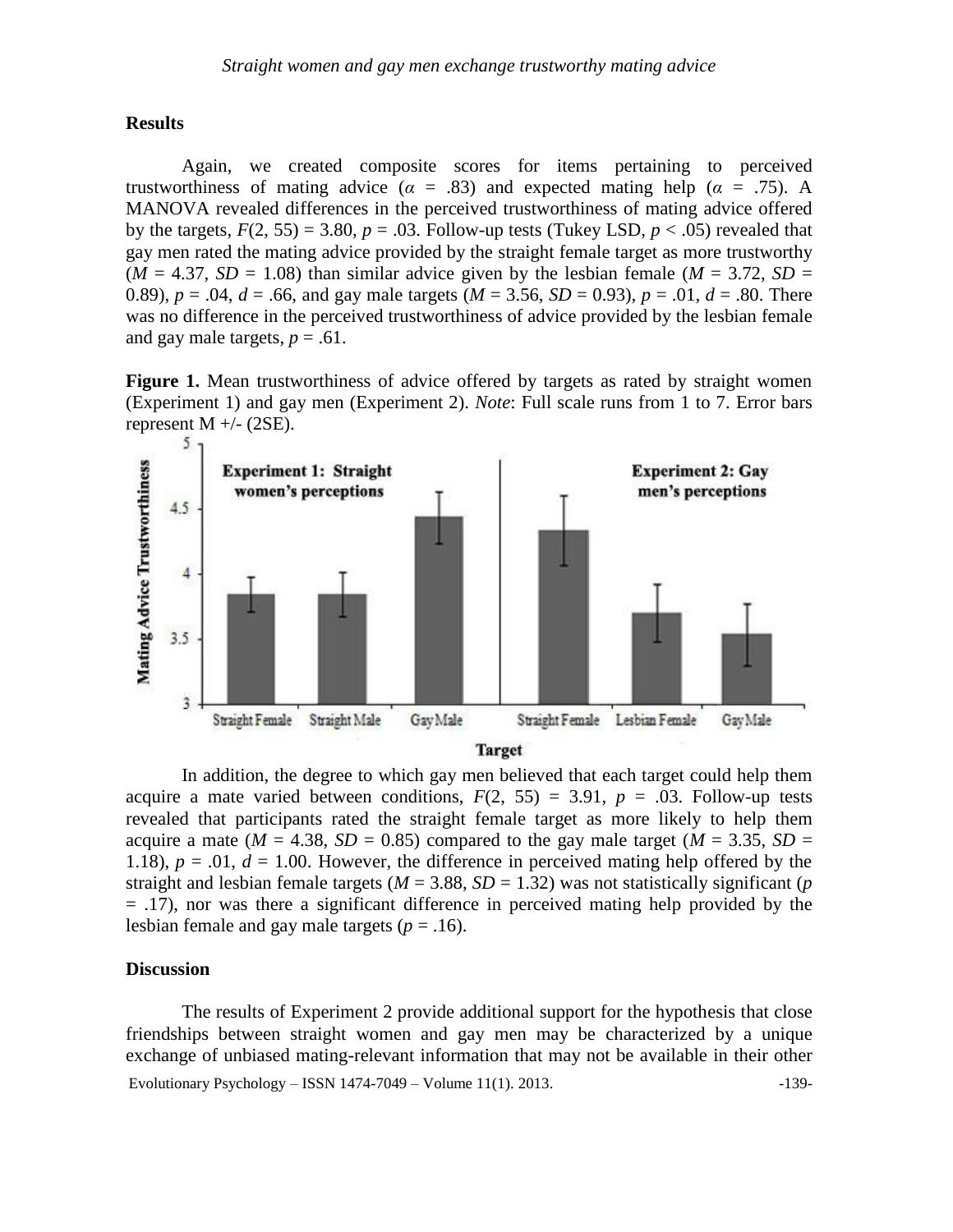relationships. Specifically, gay men perceived the mating advice offered by a straight female target to be more trustworthy than similar advice offered by a gay male target. They also rated the straight female as more potentially helpful in finding them a romantic partner than the gay male. These effects were predicted due to the absence of sexual interest and competitive motives between straight women and gay men that may hinder the formation of close and honest friendships between gay men.

The results of Experiment 2 also suggest that this increased perceived trustworthiness of mating advice was specific to *straight* women. Specifically, gay men perceived advice offered by a straight female target to be more trustworthy than similar advice offered by a lesbian target. This finding suggests that gay men and straight women may perceive one another to be uniquely trustworthy sources of advice and support in mating-relevant domains. Although lesbian women may not harbor any deceptive mating motivations in their associations with gay men, our findings are in accordance with previous research noting the lack of closeness between gay men and lesbian women in social contexts (see e.g., Weeks et al., 2001). This finding is in stark contrast with the emotional depth that has been shown to characterize friendships formed between gay men and straight women (e.g., Grigoriou, 2004). Though gay men and lesbian women may face similar social challenges (e.g., prejudice) due to their shared stigmatized sexual identity (Herek, 2000), these global commonalities might not necessarily influence gay men's and lesbian women's ability to assist one another across more specific domains, including those related to mating**.**

#### **General Discussion**

Previous qualitative research has noted that friendships between straight women and gay men are characterized by acceptance and comfort in the absence of sexual pressure, social stigmatization, or interpersonal anxiety (see e.g., Cruz and Dolby, 2007; Grigoriou, 2004; Hopcke and Rafaty, 1999; Malone, 1980; Tillmann-Healy, 2001; Warren, 1976). Although these studies provide some insight regarding the nature of close relationships formed between straight women and gay men, few empirical investigations have been conducted to examine the nature of the specific benefits perceived to be available to gay men and straight women in these relationships relative to their friendships with other individuals. Guided by a functional perspective on human mating, the current studies provide the first experimental evidence that straight women and gay men perceive each other to be uniquely trustworthy sources of mating-relevant information and assistance. Specifically, our results demonstrated that straight women perceive mating-relevant advice offered by a gay man to be more trustworthy than similar advice offered by a straight man or woman (Experiment 1). Similarly, gay men perceive mating advice offered by a straight woman to be more trustworthy than advice offered by another gay man or a lesbian woman (Experiment 2). Taken together, these findings provide preliminary support for our functional hypothesis that the emotional closeness shared by straight women and gay men may be rooted in the absence of deceptive mating motivations (i.e., sexual interest or intrasexual competition) that frequently taint their relationships with other individuals.

Interestingly, our results also demonstrated that gay men's perceptions of increased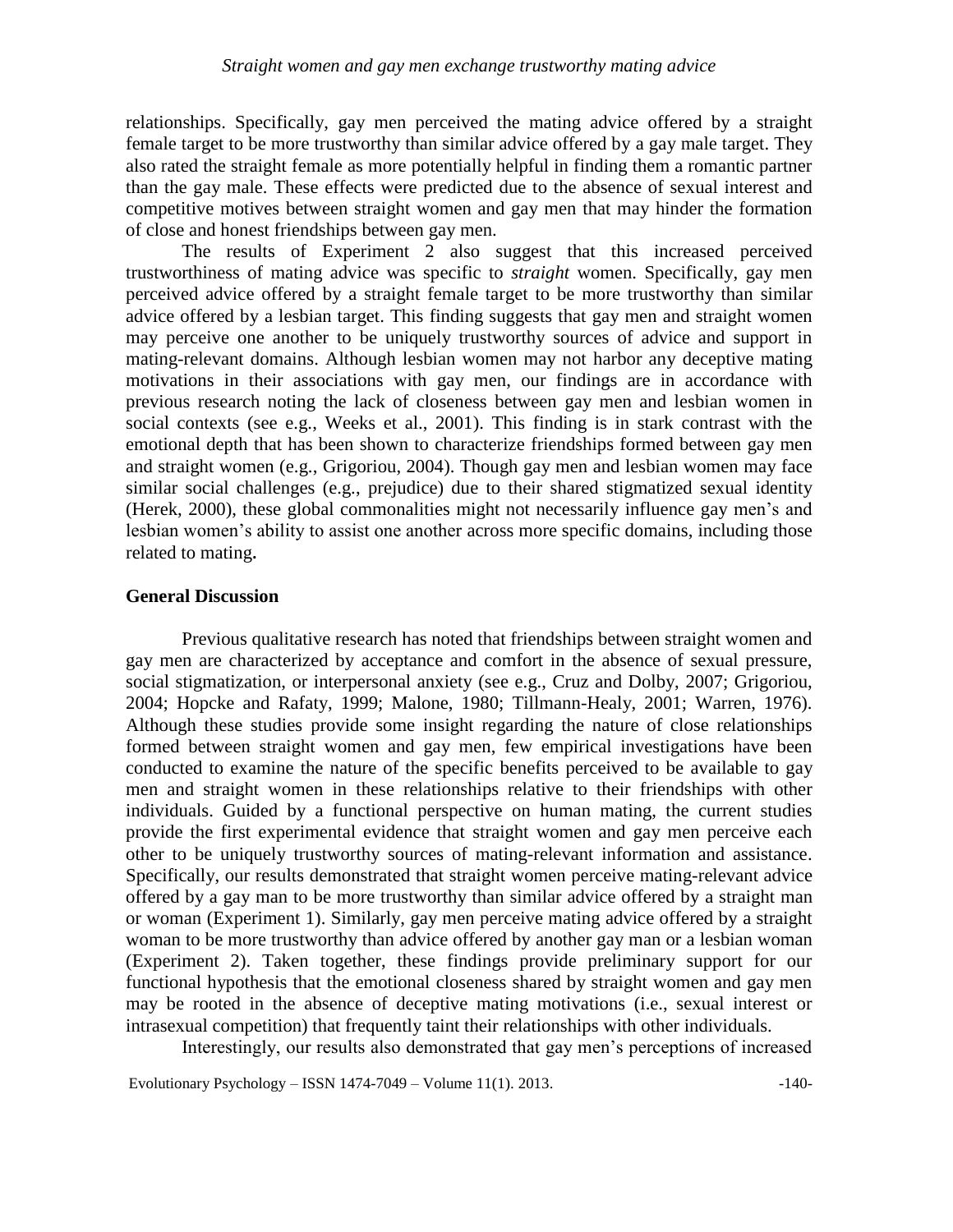trustworthiness were specific to *straight* women. Specifically, gay men in Experiment 2 rated advice provided by a straight female to be more trustworthy than information provided by a lesbian target. Although lesbian women may not bring any deceptive mating motives into their relationships with gay men, research suggests that close friendships formed between gay men and lesbians are relatively rare due to important social, cultural, and emotional differences that exist between these individuals (Grigoriou, 2004; Weeks et al., 2001). Indeed, even though gay men tend to befriend women more often than other men, research suggests that gay men tend to gravitate towards friendships with heterosexual females more readily than friendships with lesbians (Schneider and Witherspoon, 2000). Similarly, lesbians tend to befriend others who are of the same sex and sexual orientation as themselves (Schneider and Witherspoon, 2000; Stanley, 1996). In addition, because previous research suggests that the mutual attraction to men is highly valued and discussed in friendships between gay men and straight women (Hopcke and Rafaty, 1999), it is possible that the absence of this shared interest may hinder the formation of close friendships between gay men and lesbian women. Thus, despite the absence of ulterior mating motivations associated with attraction or competition, gay men may be less apt to trust mating advice offered by lesbians (relative to straight women) due to their lack of shared interests (specifically those related to the male gender).

Although gay men and straight women perceived each other as providing the most trustworthy mating advice, our results pertaining to the perceived mating help offered by each target were less clear. For example, women in Experiment 1 did not perceive the gay male target to be any more likely to help them find a mate than the straight female or male targets. On the other hand, gay men in Experiment 2 did expect the straight female to be significantly more helpful in this regard relative to the gay male. This discrepancy may owe itself to the fact that gay men do not readily form close associations with straight men, nor are these friendships very common (e.g., Grigoriou, 2004; Rumens, 2008; Walker, 1994a, 1994b). Therefore, it is not surprising that women do not expect gay men to be especially capable of finding them a mate. On the other hand, gay men do tend to form close friendships with straight women, as the previous literature has suggested (e.g., Grigoriou, 2004; Hopcke and Rafaty, 1999). Therefore, it is likely that gay men perceive women to have close connections with other gay men who could become romantic partners. Additionally, this finding could also be driven by the limited availability of gay – relative to straight – men. Unlike women, whose potential mating partners (i.e., straight men) are much more numerous, gay men are less abundant in the general population and are often more difficult to identify. Thus, it would be especially beneficial for gay men to utilize an unbiased source (e.g., straight women) to aid them in locating other gay men as romantic partners. Straight women, however, would not necessarily need to utilize gay men in this capacity because their mating opportunities with straight men are more numerous and readily identifiable. This relative difficulty in identifying gay men may have also contributed to the absence of a significant difference between straight and lesbian women's perceived likelihood of helping gay men find potential romantic partners (Experiment 2). Although we did not predict this in advance, due to the lack of competition between lesbians and gay men and the relative difficulty in identifying available gay men in the general population, gay men may look to lesbian women to help them identify potential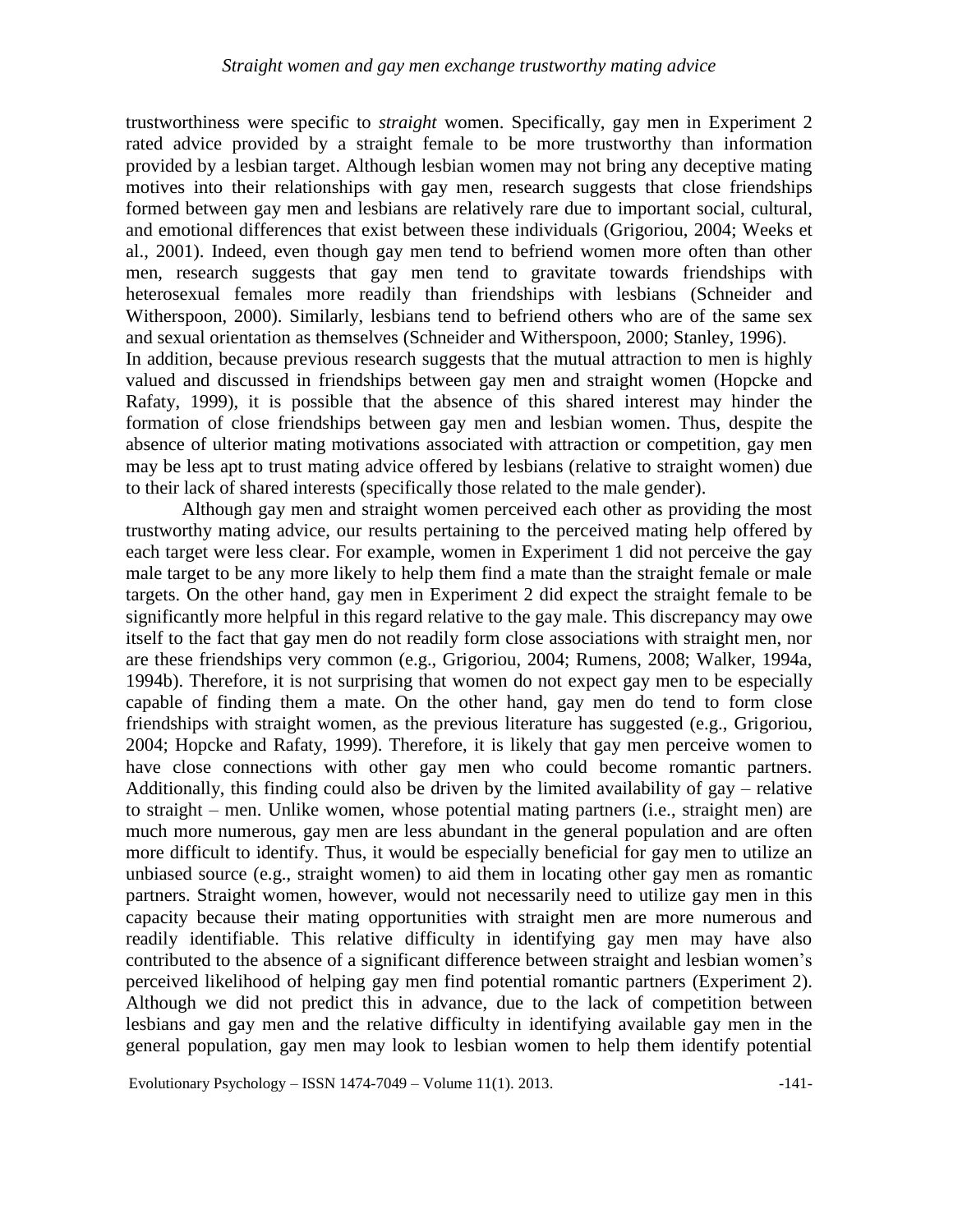mates due to their involvement in the LGBT community (Garnets and D'Augelli, 1994; Warren, 1976).

In addition to providing initial experimental insight into the functional relevance of close relationships formed between gay men and straight women, the current research provides additional evidence that the mating psychologies of homosexual individuals may be functionally-tuned in ways similar to heterosexuals. For example, previous research demonstrates that gay men and straight men place a similar premium on physical attractiveness in their potential romantic partners, despite their discrepant sexual orientations (Bailey, Gaulin, Agyei, and Gladue, 1994). Therefore, although gay men may not have an opportunity to directly participate in reproduction via conventional means, gay men, specifically, and homosexual individuals, more generally, likely possess evolved psychological mechanisms that would promote successful reproductive outcomes regardless of one's sexual orientation (e.g., gender-specific mate preferences, a tendency to trust advice offered by individuals lacking ulterior mating motives).

## **Limitations and Future Directions**

The results of the current studies provide convergent empirical support for the hypothesis that friendships between gay men and straight women are characterized by a mutually beneficial exchange of unbiased mating advice. However, there were some important limitations to our studies that should be noted. First, the participant samples used in Experiments 1 and 2 were restricted in important ways. Gay males were relatively unavailable in our university sample; therefore, a majority of our gay male participants in Experiment 2 were recruited from the local community. It is possible that this sample may have differed in a number of unintended ways – including socioeconomic status, education level, and ethnicity – from the female participants in Experiment 1, who were all college students. Further, because gay men were somewhat difficult to recruit, the final analytical sample for Experiment 2 was relatively small  $(N = 58)$ . However, despite this small sample size, the effect sizes obtained in Experiment 2 were relatively large, suggesting a robust effect. Regardless, future research should test the reliability of the demonstrated effects across a larger and more diverse sample of gay and straight men and women.

In addition, the current experiments did not examine straight women's and gay men's perceived trustworthiness of mating advice offered by lesbian women and straight men, respectively. Although lesbian women do not serve as potential mate competition for straight women, their lack of shared interest in men may decrease the utility of the matingrelevant advice with which they may provide straight women. Also, one-sided sexual attraction on the part of lesbian women may further complicate these relationships and decrease the perceived trustworthiness of advice they provide to straight women. Similar complexities may characterize relationships between gay and straight men. Again, gay men and straight men do not compete with one another for access to mates; however, they are not attracted to the same sex either, which may decrease the usefulness of mating advice provided by straight men to gay men. Further, research has demonstrated that close friendships between gay men and straight men may rarely form due to homophobic concerns that often operate within these dyads (e.g., Grigoriou, 2004; Herek, 1988; Rumens, 2008). For these reasons, we expect that the mating advice offered by lesbian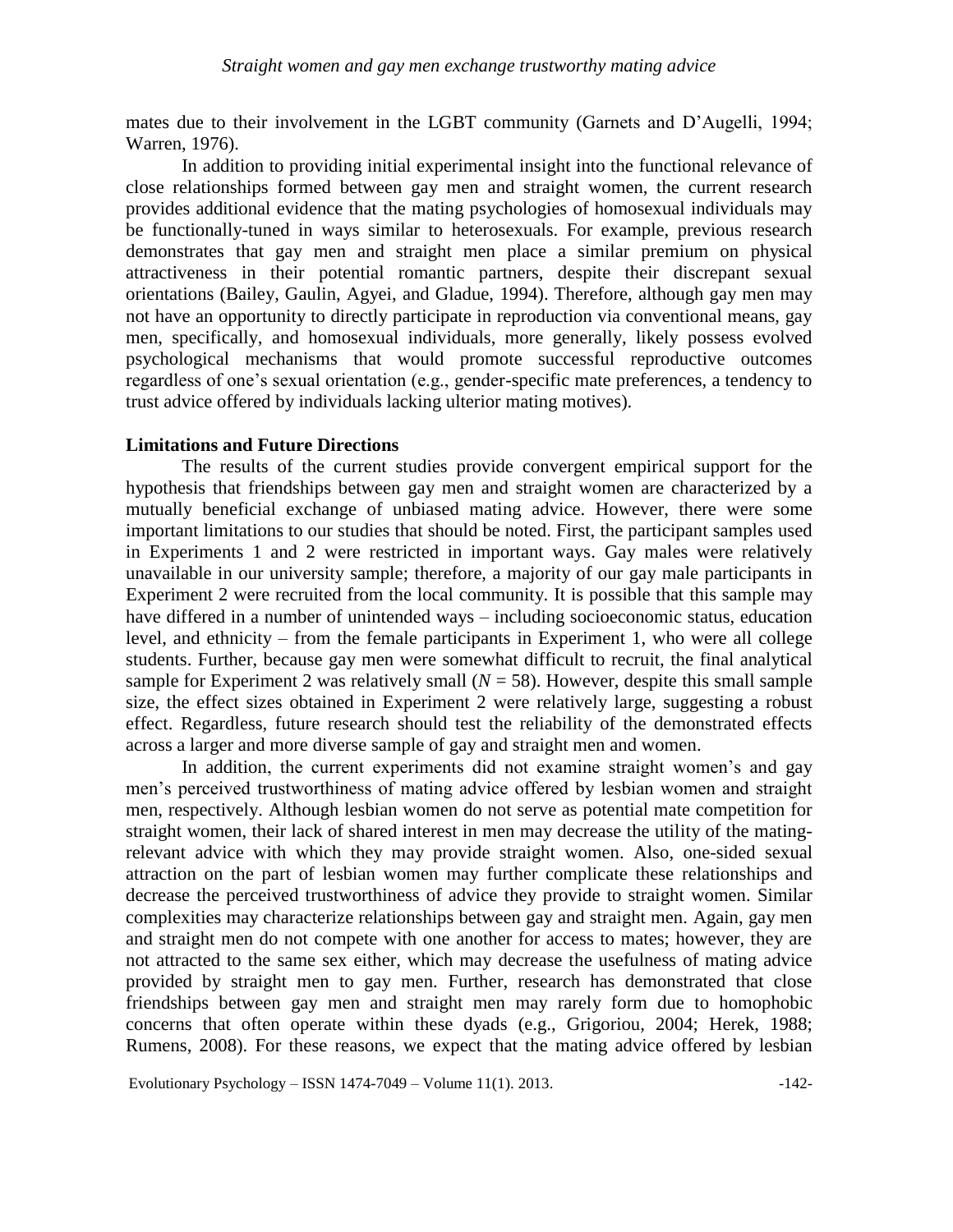women and straight men to straight women and gay men, respectively, will be perceived to be significantly less trustworthy than the mating advice exchanged by straight women and gay men. Future research should examine how heterosexual and homosexual individuals perceive same-sex targets of different sexual orientations.

Third, the current experiments demonstrated the perceived trustworthiness of mating advice exchanged by gay men and straight women. However, we did not examine whether this increased trustworthiness is specific to mating-relevant domains or if straight women and gay men similarly value each other's advice across domains (e.g., career advice). Although future research should examine this possibility, the logic of our functional perspective suggests that the unique trust shared by straight women and gay men should be most pronounced in mating domains, where there is an increased likelihood of being deceived by other individuals harboring ulterior motivations related to mate attraction or competition. Gay men and straight women, however, may not view each other as being especially trustworthy sources of information in other domains within which they may compete with one another. In other words, although gay men and straight women do not directly compete for mates, their respective genders and sexual orientations do not preclude them from competing with one another in domains unrelated to mating (e.g., interviewing for the same jobs). Therefore, it is unlikely that the heightened trust demonstrated in our experiments would generalize across other domains within which gay men and straight women are likely to compete.

A fourth limitation of the current studies is that we examined the *perceived* mating benefits received by straight women and gay men within these relationships. We did not, however, examine whether either party actually benefits from this mating advice or if these perceived benefits influence the formation of actual friendships between gay men and straight women. Because previous research suggests that women benefit from friendships with gay men in a number of ways (e.g., with regards to having positive feelings towards their physical bodies; Barlett et al., 2009), the unbiased advice that women and gay men exchange likely benefits them both psychologically and socially. Future research should explore precisely how gay men and women benefit from this advice (e.g., enhanced attractiveness, social desirability, or ability to attract romantic partners) and whether these perceived benefits translate into actual mating success.

Finally, the conclusions that can be drawn from the findings of the current research are also limited by some of the experimental parameters that we put into place. Most notably, we presented only one target per experimental condition across both experiments. Therefore, it is possible that our effects may not generalize to other male and female targets. Also, although we hypothesized that close friendships between gay men and straight women are characterized by an exchange of trustworthy mating information, our experiments did not explicitly test this hypothesis as participants were asked to imagine interacting with a person that they had just met instead of a close friend. Therefore, the effects may not reflect women's and gay men's tendencies to trust mating advice offered by close friends with whom they regularly interact. Future research should examine whether our results generalize to close friendships formed between gay men and straight women. Regardless, our results highlight the perceived trustworthiness that characterizes mating advice exchanged by straight women and gay men and may provide insight into the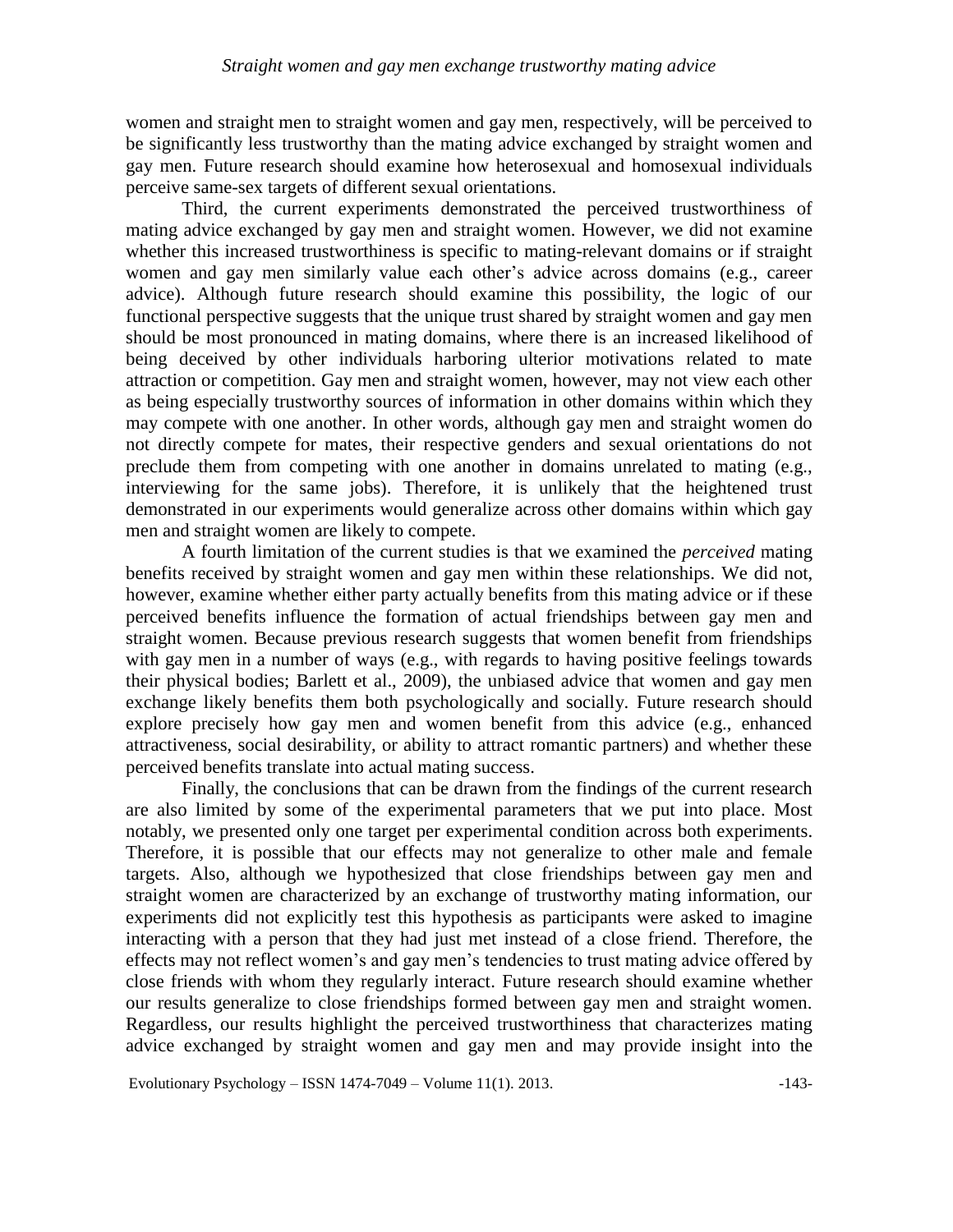formation of gay male-straight female friendships.

## **Conclusion**

Popular culture and previous research alike have noted the special bond between straight women and gay men. The current studies explored whether unbiased mating advice exchanged by gay men and straight women may provide the foundation for these friendships. Our results suggest that straight women and gay men perceive mating advice provided by each other to be more trustworthy than similar advice offered by other individuals, whose advice may be tainted by deceptive mating motivations. In addition to being the first experimental examination of the nature of the perceived benefits available to individuals within these relationships, these findings provide an important step in understanding the unique and important bond shared by straight women and gay men.

**Acknowledgements:** We thank the TCU Gay-Straight Alliance for participant recruitment and Pamela Stuntz, Lindsey Ethington, Christopher Rodeheffer, Cathleen Cox, and three anonymous reviewers for their helpful suggestions and assistance on this project.

# **Received 3 July 2012; Revision submitted 1 January 2013; Accepted 29 January 2013**

## **References**

- Abbey, A. (1982). Sex differences in attributions for friendly behavior: Do males misperceive females' friendliness? *Journal of Personality and Social Psychology, 32*, 830-838.
- Bailey, M. J., Gaulin, S., Agyei, Y., and Gladue, B. A. (1994). Effects of gender and sexual orientation on evolutionary relevant aspects of human mating psychology. *Journal of Personality and Social Psychology*, *66*, 1081-1093.
- Barlett, N. H., Patterson, H. M., VanderLaan, D. P., and Vasey, P. L. (2009). The relation between women's body esteem and friendships with gay men. *Body Image*, *6*, 235- 241.
- Benenson, J. F., Markovits, H., Fitzgerald, C., Geoffroy, D., Flemming, J., Kahlenberg, S. M., and Wrangham, R. W. (2009). Males' greater tolerance of same-sex peers. *Psychological Science, 20,* 184-190.
- Bleske, A. L., and Buss, D. M. (2000). Can men and women be just friends? *Personal Relationships*, *21*, 131–151.
- Bleske-Rechek, A. L., and Buss, D. M. (2001). Opposite-sex friendship: Sex differences and similarities in initiation, selection, and dissolution. *Personality and Social Psychology Bulletin*, *27*, 1310-1323.
- Browne, K. R. (2006). Sex, power, and dominance: The evolutionary psychology of sexual harassment. *Managerial and Decision Economics*, *27*, 145-158.
- Buss, D. M. (2003). *Evolution of Desire*. New York: Basic Books.
- Buss, D. M., and Dedden, L. A. (1990). Derogation of competitors. *Journal of Social and Personal Relationships*, *7*, 395-422.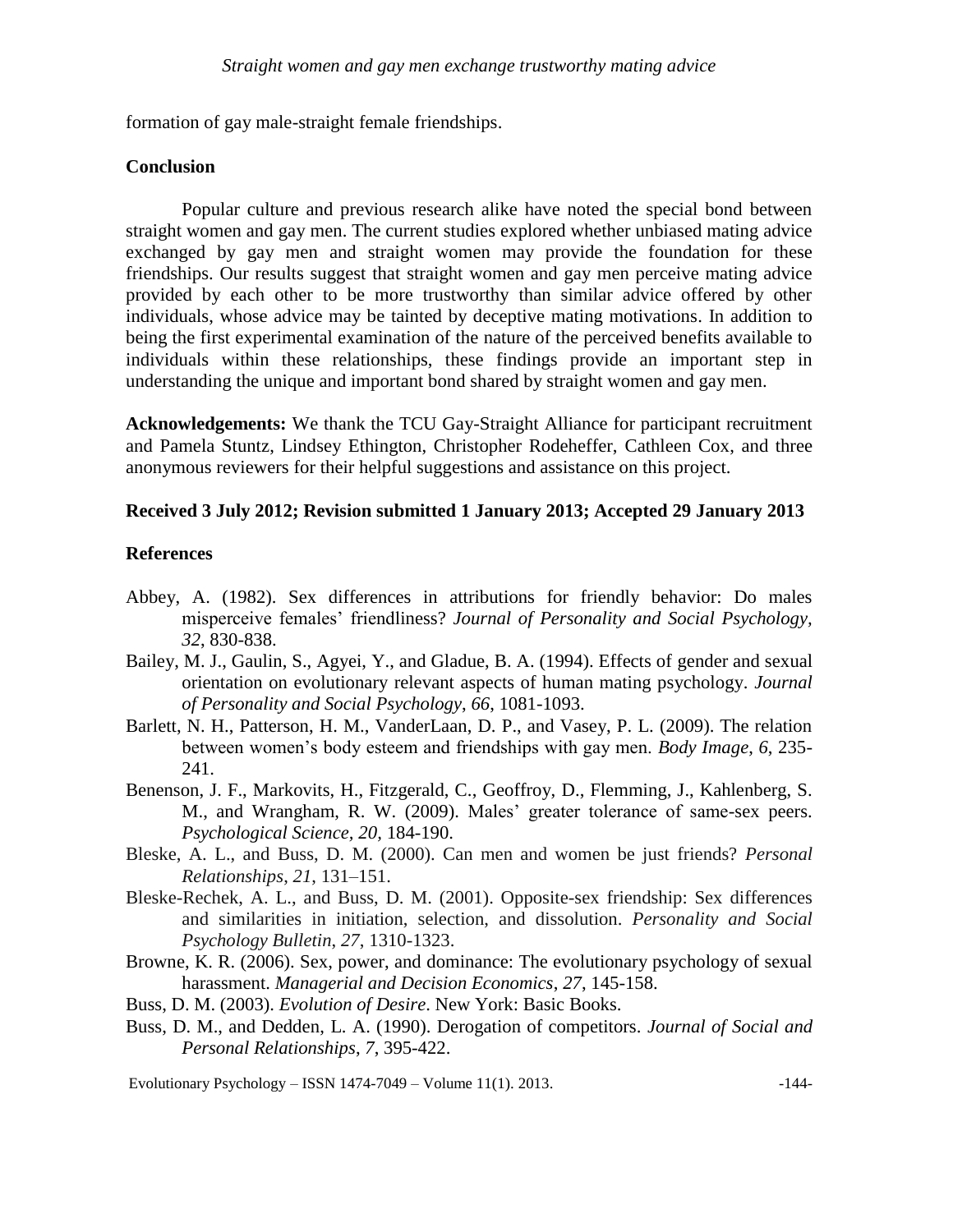- Castro-Convers, K., Gray, L. A., Ladany, N., and Metzler, A. E. (2005). Interpersonal contact experiences with gay men: A qualitative investigation of "fag hags" and gay-supportive heterosexual men. *Journal of Homosexuality*, *49*, 47-76
- Cho, M. (2001). *I'm the one that I want*. New York: Ballantine Books.
- de la Cruz, M., and Dolby, T. (2007). *Girls who like boys who like boys: True tales of love, lust, and friendship between women and gay men*. New York: Dutton.
- DeSouza, E. R., Pierce, T., Zanelli, J. C., and Hutz, C. (1992). Perceived sexual intent in the U.S. and Brazil as a function of nature of encounter, subjects' nationality, and gender. *Journal of Sex Research*, *29*, 251-260.
- Fisher, M., and Cox, A. (2010). Four strategies used during intrasexual competition for mates. *Personal Relationships*, *18*, 20-38.
- Garnets, L. D., and D'Augelli, A. R. (1994). Empowering lesbian and gay communities: A call for collaboration with community psychology. *American Journal of Community Psychology*, *22*, 447-470.
- Grigoriou, T. (2004). *Friendship between gay men and heterosexual women: An interpretive phenomenological analysis*. London, England: London South Bank University, Families and Social Capital ESRC Research Group.
- Herek, G. M. (1988). Heterosexuals' attitudes towards lesbians and gay men: Correlates and gender differences. *Journal of Sex Research*, *25*, 451-477.
- Herek, G. M. (2000). The psychology of sexual prejudice. *Current Directions in Psychological Science*, *9*, 19-22.
- Hopcke, R. H., and Rafaty, L. (1999). *Straight women, gay men: Absolutely fabulous friendships.* Berkley, California: Wildcat Canyon Press.
- Kocet, M. M. (2002). An examination of friendship between gay men and its impact on psychological well-being and identity disclosure: A case study. *Dissertation Abstracts International Section A: Humanities and Social Sciences*, *63*, 97.
- Lewis, D. M. G., Al-Shawaf, L., Conroy-Beam, D., Asao, K., and Buss, D. M. (2012). Friends with benefits II: Mating activation in opposite-sex friendships as a function of sociosexual orientation and relationship status. *Personality and Individual Differences*, *53*, 622-628.
- Lewis, D. M. G., Conroy-Beam, D., Al-Shawaf, L., Raja, A., DeKay, T., and Buss, D. M. (2011). Friends with benefits: The evolved psychology of same- and opposite-sex friendships. *Evolutionary Psychology*, *9*, 543-563.
- Maitland, S. (1991). Fag-hags: A field guide. *Critical Quarterly*, *33*, 19-25.
- Malone, J. (1980). *Straight women/gay men: A special relationship.* New York: Dial Press.
- Moon, D. (1995). Insult and inclusion: The term fag hag and gay male community. *Social Forces*, *74*, 487-510.
- Nardi, P. M. (1992). 'Sex, friendship, and gender roles among gay men', in P. M. Nardi (Ed.), *Men's friendships*, (pp. 173-185), Newbury Park, CA: Sage.
- Nardi, P. M. (1999). Gay Men's Friendships: Invincible Communities. Chicago: University of Chicago Press.
- Rose, S. M. (1985). Same- and cross-sex friendships and the psychology of homosociality. *Sex Roles*, *12*, 63-74.
- Rumens, N. (2008). Working at intimacy: Gay men's workplace friendships. *Gender, Work*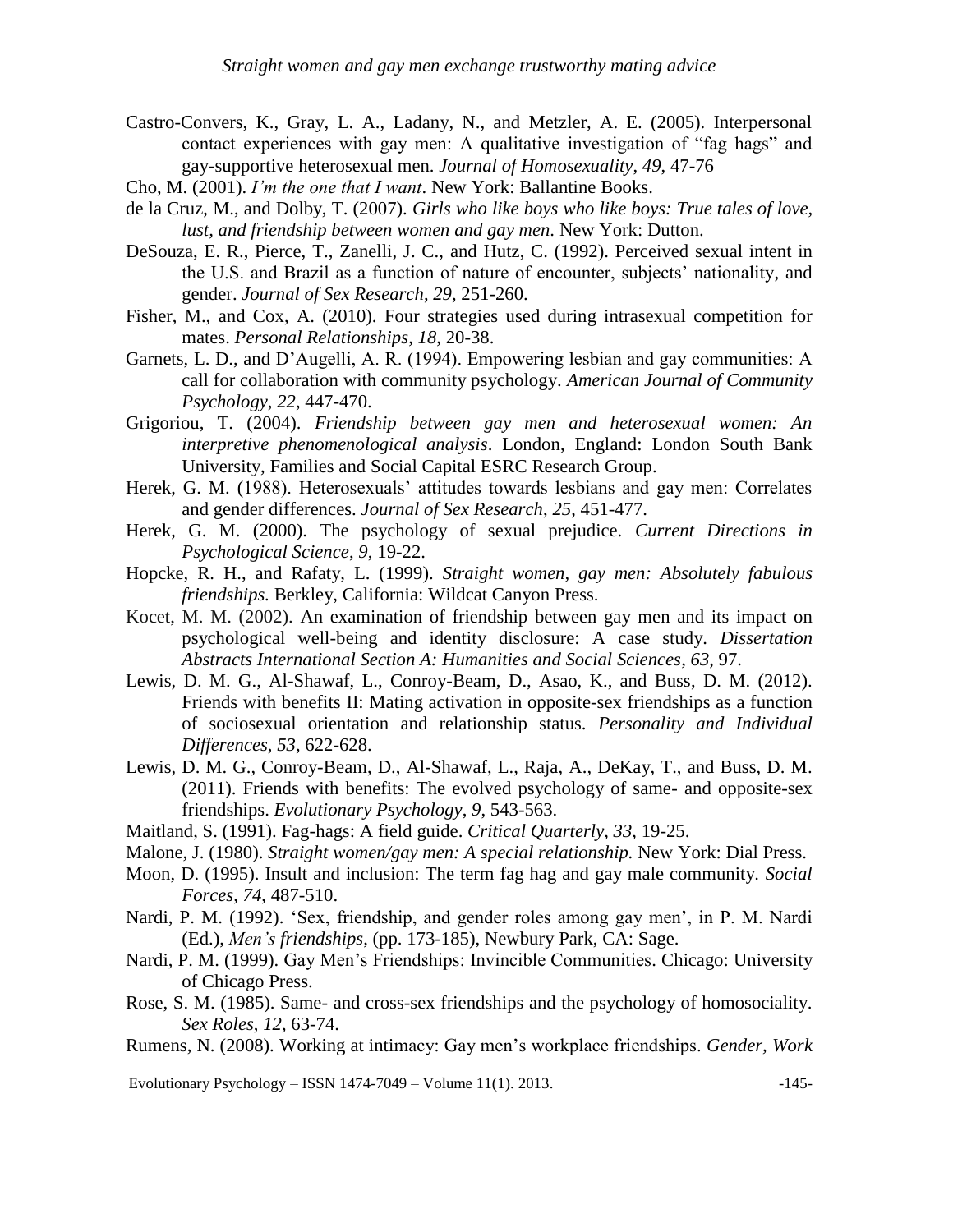*and Organization*, *15*, 9-30.

- Saal, F. E., Johnson, C. B., and Weber, N. (1989). Friendly or sexy? It may depend on whom you ask. *Psychology of Women Quarterly*, *13*, 263-276.
- Schmitt, D. P., and Buss, D. M. (1996). Strategic self-promotion and competitor derogation: Sex and context effects on perceived effectiveness of mate attraction tactics. *Journal of Personality and Social Psychology*, *70*, 1185-1204.
- Schneider, M. S., and Witherspoon, J. J. (2000). Friendship patterns among lesbian and gay youth: An exploratory study. *The Canadian Journal of Human Sexuality*, *9*, 239- 246.
- Shippy, A. R., Cantor, M. H., and Brennan, M. (2004). Social networks of aging gay men. *The Journal of Men's Studies*, *13*, 107-120.
- Stanley, J. L. (1996). The lesbian's experience of friendship. In J. S. Weinstock, and E. D. Rothblum (Eds.), *Lesbian friendships* (pp. 39-59). New York: New York University Press.
- Thompson, D. (2004). Calling all fag hags: From identity politics to identification politics. *Social Semiotics*, *14*, 37-48.
- Tillmann-Healy, L. M. (2001). *Between gay and straight: Understanding friendship across sexual orientation*. Walnut Creek, CA: Altamira Press.
- Tooke, W., and Camire, L. (1991). Patterns of deception in intersexual and intrasexual mating strategies. *Ethology and Sociobiology*, *12*, 345-364.
- Walker, K. (1994a) I'm not friends the way she's friends: Ideological and behavioral constructions of masculinity in men's friendships. *Masculinities*, *2*, 38-55.
- Walker, K. (1994b) Men, women and friendship: What they say; what they do. *Gender and Society*, *8*, 246-265.
- Warren, C. A. (1976). Women among men: Females in the male homosexual community. *Archives of Sexual Behavior*, *5*, 157-169
- Weeks, J., Heaphy, B., and Donovan, C. (2001). *Same sex identities: Families of choice and other life experiments*. London: Routledge.